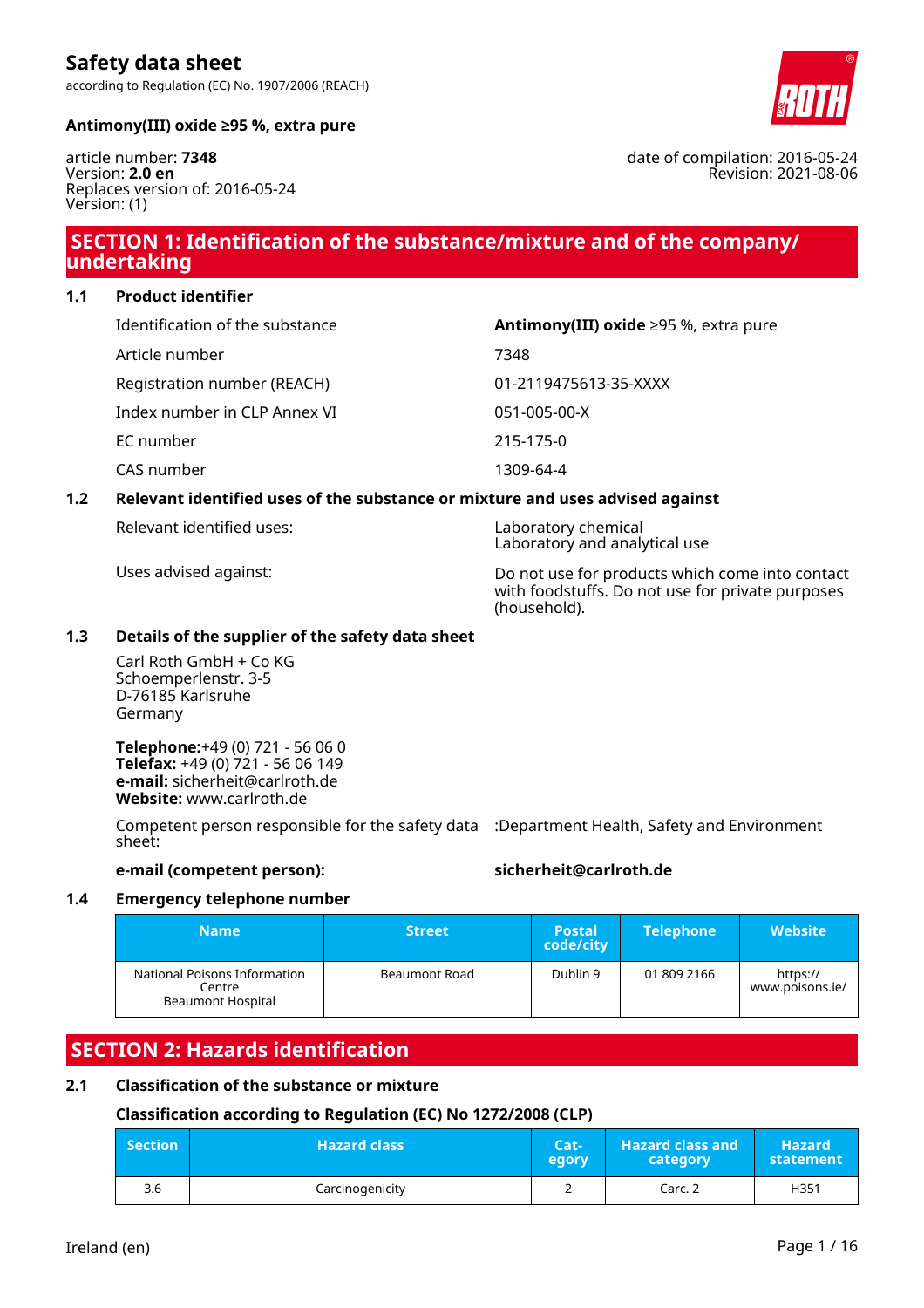according to Regulation (EC) No. 1907/2006 (REACH)



### **Antimony(III) oxide ≥95 %, extra pure**

| article number: 7348 |
|----------------------|
|----------------------|

For full text of abbreviations: see SECTION 16

#### **2.2 Label elements**

**Labelling according to Regulation (EC) No 1272/2008 (CLP)**

| <b>Signal word</b> | Warning |
|--------------------|---------|
| Pictograms         |         |
| GHS08              |         |

### **Hazard statements**

H351 Suspected of causing cancer

### **Precautionary statements**

### **Precautionary statements - prevention**

P280 Wear protective gloves/eye protection

### **Precautionary statements - response**

P308+P313 IF exposed or concerned: Get medical advice/attention

For professional users only

### **Labelling of packages where the contents do not exceed 125 ml**

Signal word: **Warning**

Symbol(s)



| H351      | Suspected of causing cancer.                           |
|-----------|--------------------------------------------------------|
| P280      | Wear protective gloves/eye protection.                 |
| P308+P313 | IF exposed or concerned: Get medical advice/attention. |

### **2.3 Other hazards**

### **Results of PBT and vPvB assessment**

According to the results of its assessment, this substance is not a PBT or a vPvB.

### **SECTION 3: Composition/information on ingredients**

#### **3.1 Substances**

| Name of substance | Antimony(III) oxide   |
|-------------------|-----------------------|
| Molecular formula | $Sb_2O_3$             |
| Molar mass        | 291,5 $9/_{mol}$      |
| REACH Reg. No     | 01-2119475613-35-XXXX |
| CAS No            | 1309-64-4             |
| EC No             | 215-175-0             |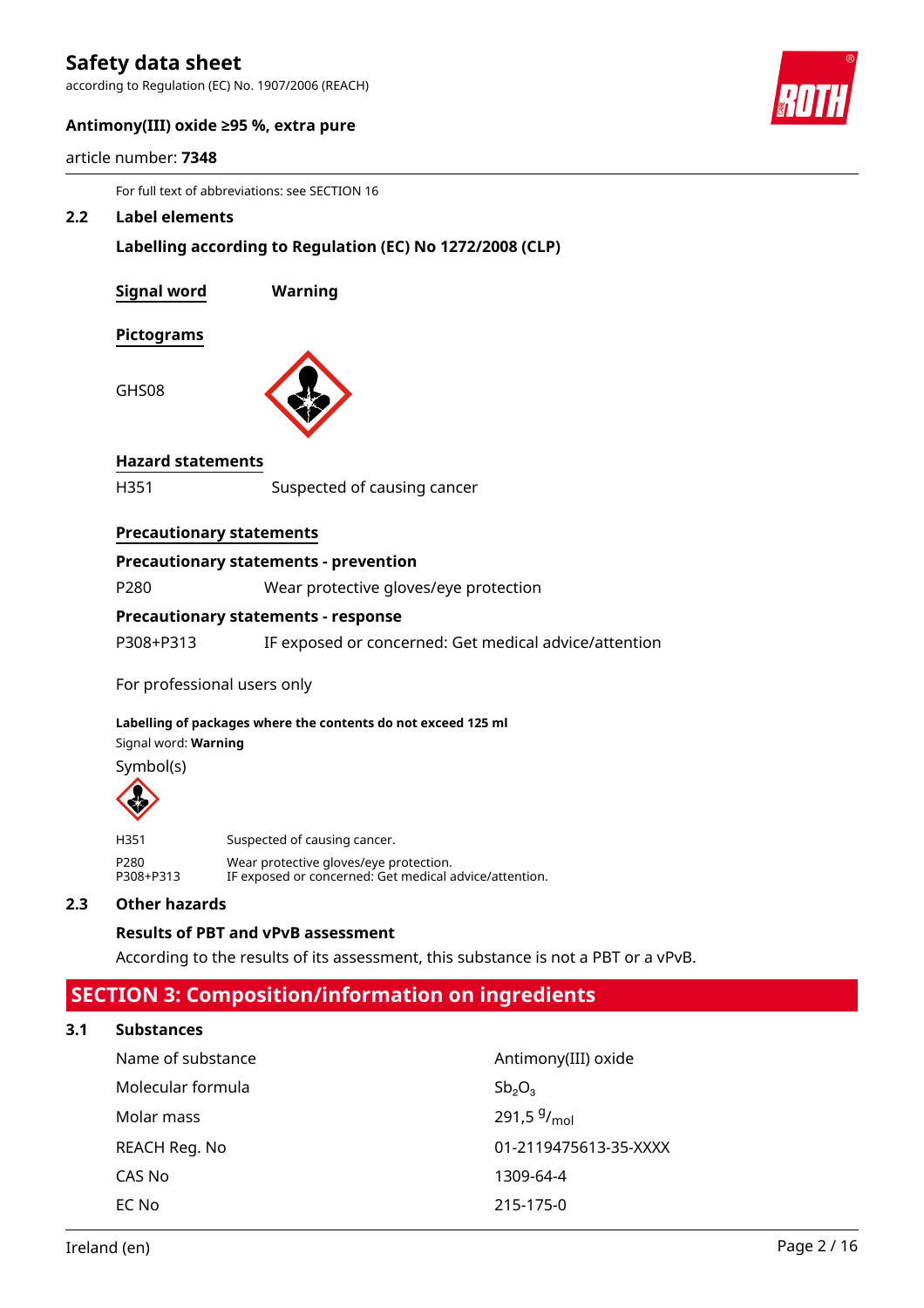according to Regulation (EC) No. 1907/2006 (REACH)



### **Antimony(III) oxide ≥95 %, extra pure**

### article number: **7348**

Index No 051-005-00-X

### **SECTION 4: First aid measures**

### **4.1 Description of first aid measures**



### **General notes**

Take off contaminated clothing.

### **Following inhalation**

Provide fresh air. In all cases of doubt, or when symptoms persist, seek medical advice.

### **Following skin contact**

Rinse skin with water/shower.

### **Following eye contact**

Rinse cautiously with water for several minutes. In all cases of doubt, or when symptoms persist, seek medical advice.

### **Following ingestion**

In case of accident or unwellness, seek medical advice immediately (show directions for use or safety data sheet if possible).

### **4.2 Most important symptoms and effects, both acute and delayed**

Headache, Cough, Vertigo, Nausea, Irritant effects, Vomiting, Dyspnoea

# **4.3 Indication of any immediate medical attention and special treatment needed**

none

### **SECTION 5: Firefighting measures**

### **5.1 Extinguishing media**



### **Suitable extinguishing media**

co-ordinate firefighting measures to the fire surroundings water, foam, dry extinguishing powder, ABC-powder

### **Unsuitable extinguishing media**

water jet

### **5.2 Special hazards arising from the substance or mixture**

Non-combustible.

### **5.3 Advice for firefighters**

In case of fire and/or explosion do not breathe fumes. Fight fire with normal precautions from a reasonable distance. Wear self-contained breathing apparatus.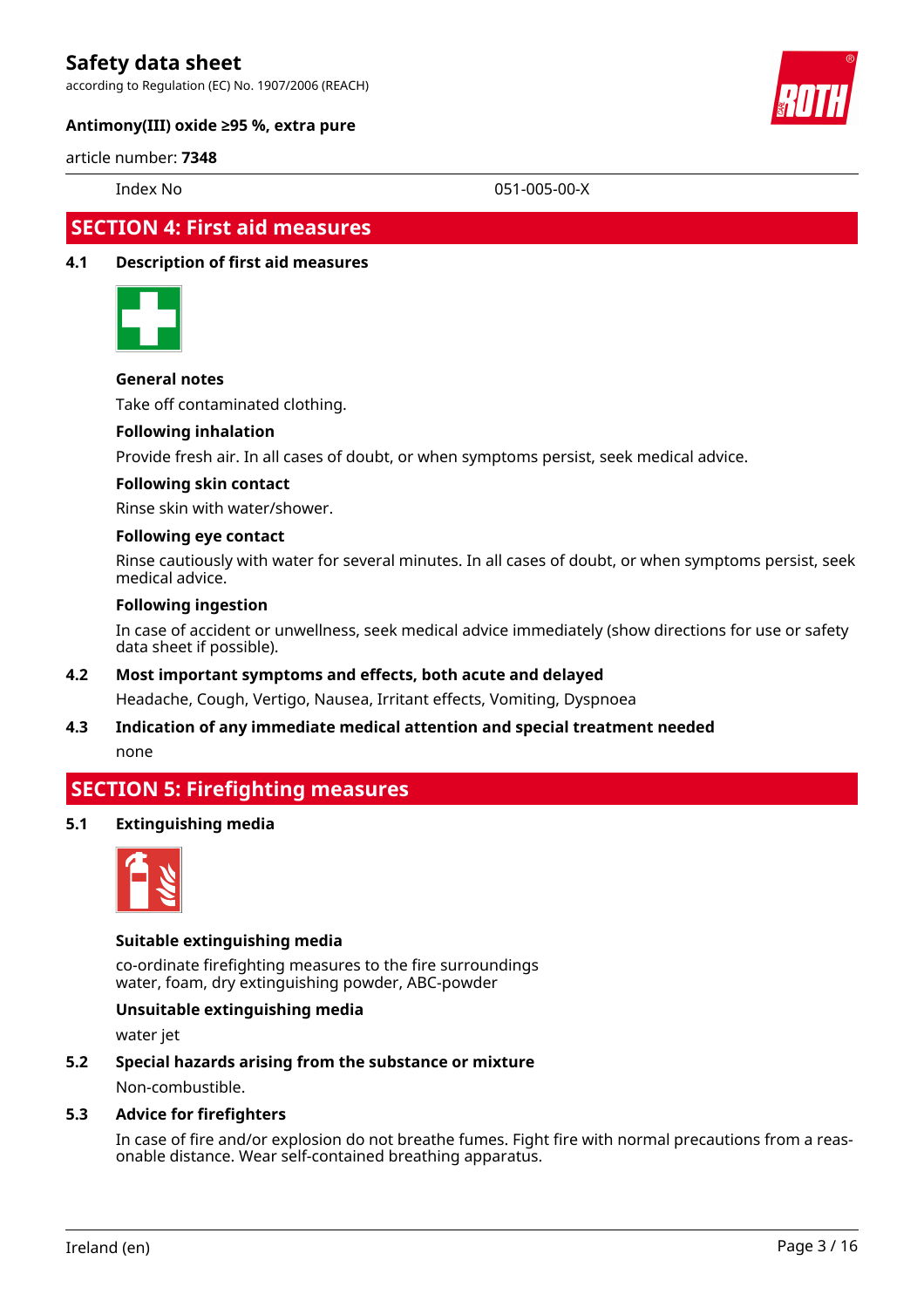according to Regulation (EC) No. 1907/2006 (REACH)



### **Antimony(III) oxide ≥95 %, extra pure**

article number: **7348**

### **SECTION 6: Accidental release measures**

**6.1 Personal precautions, protective equipment and emergency procedures**



### **For non-emergency personnel**

Avoid contact with skin, eyes and clothes. Do not breathe dust.

**6.2 Environmental precautions**

Keep away from drains, surface and ground water.

### **6.3 Methods and material for containment and cleaning up**

### **Advice on how to contain a spill**

Covering of drains. Take up mechanically.

### **Advice on how to clean up a spill**

Take up mechanically. Control of dust.

### **Other information relating to spills and releases**

Place in appropriate containers for disposal.

### **6.4 Reference to other sections**

Hazardous combustion products: see section 5. Personal protective equipment: see section 8. Incompatible materials: see section 10. Disposal considerations: see section 13.

### **SECTION 7: Handling and storage**

### **7.1 Precautions for safe handling**

Avoid exposure. Avoid dust formation.

### **Advice on general occupational hygiene**

Wash hands before breaks and after work. Keep away from food, drink and animal feedingstuffs.

### **7.2 Conditions for safe storage, including any incompatibilities**

Store in a dry place.

### **Incompatible substances or mixtures**

Observe hints for combined storage.

### **Consideration of other advice:**

**Specific designs for storage rooms or vessels** Recommended storage temperature: 15 – 25 °C

### **7.3 Specific end use(s)**

No information available.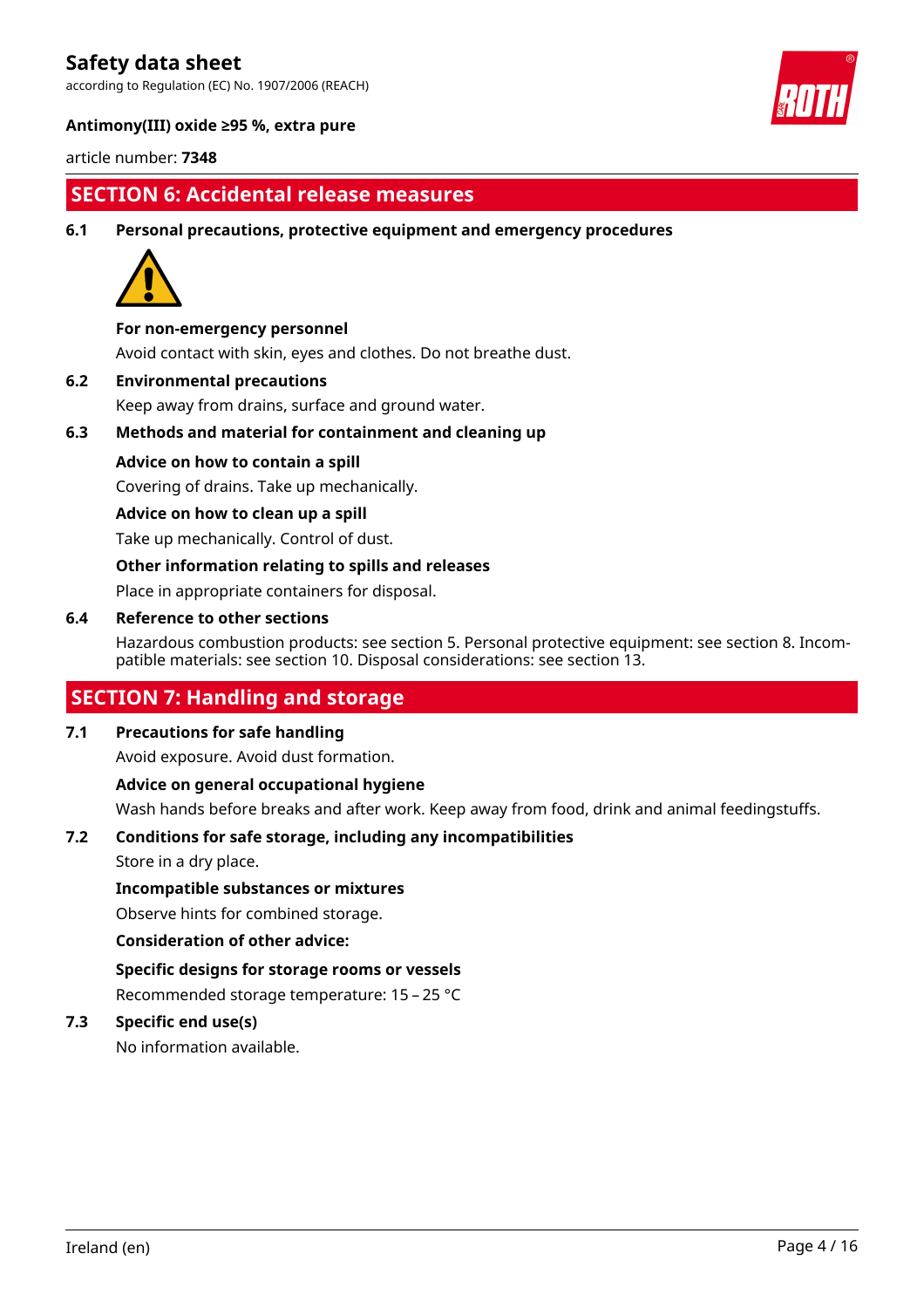according to Regulation (EC) No. 1907/2006 (REACH)



### **Antimony(III) oxide ≥95 %, extra pure**

### article number: **7348**

## **SECTION 8: Exposure controls/personal protection**

### **8.1 Control parameters**

### **National limit values**

### **Occupational exposure limit values (Workplace Exposure Limits)**

| <b>Coun</b><br>try | Name of agent      | <b>CAS No</b> | Identifi-<br>er | <b>TWA</b><br>[mg/<br>m <sup>3</sup> | <b>STEL</b><br>[mg/<br>m $^{31}$ | Ceil-<br>ing-C<br>[mg/<br>$\mathsf{m}^{\bar{\mathsf{3}}}\mathsf{j}$ | Nota-<br>tion | <b>Source</b>           |
|--------------------|--------------------|---------------|-----------------|--------------------------------------|----------------------------------|---------------------------------------------------------------------|---------------|-------------------------|
| ΙE                 | antimony compounds | 1309-64-4     | <b>OELV</b>     | 0,5                                  |                                  |                                                                     | Sb            | S.I. No. 619<br>of 2001 |

**Notation**<br>Ceiling-C<br>Sb Ceiling-C Ceiling value is a limit value above which exposure should not occur Sb Calculated as Sb (antimony) STEL Short-term exposure limit: a limit value above which exposure should not occur and which is related to a 15 minute period (unless otherwise specified) TWA Time-weighted average (long-term exposure limit): measured or calculated in relation to a reference period of 8 hours time-weighted average (unless otherwise specified)

### **Human health values**

| <b>Relevant DNELs and other threshold levels</b> |                                  |                                              |                   |                            |
|--------------------------------------------------|----------------------------------|----------------------------------------------|-------------------|----------------------------|
| <b>Endpoint</b>                                  | <b>Threshold</b><br><b>level</b> | <b>Protection goal,</b><br>route of exposure | <b>Used in</b>    | <b>Exposure time</b>       |
| <b>DNEL</b>                                      | $0.5 \,\mathrm{mg/m^3}$          | human, inhalatory                            | worker (industry) | acute - local effects      |
| <b>DNEL</b>                                      | $0,315 \text{ mg/m}^3$           | human, inhalatory                            | worker (industry) | chronic - local effects    |
| <b>DNEL</b>                                      | 67 mg/kg bw/<br>day              | human, dermal                                | worker (industry) | chronic - systemic effects |

### **Environmental values**

| <b>Relevant PNECs and other threshold levels</b> |                                  |                   |                                       |                              |  |
|--------------------------------------------------|----------------------------------|-------------------|---------------------------------------|------------------------------|--|
| End-<br>point                                    | <b>Threshold</b><br><b>level</b> | <b>Organism</b>   | <b>Environmental com-</b><br>partment | <b>Exposure time</b>         |  |
| <b>PNEC</b>                                      | 1,56 $mg/mcm3$                   | unknown           | marine sediment                       | intermittent release         |  |
| <b>PNEC</b>                                      | 0,0113 $mg/m3$                   | unknown           | marine water                          | intermittent release         |  |
| <b>PNEC</b>                                      | 7,8 $mg/mcm3$                    | unknown           | freshwater sediment                   | intermittent release         |  |
| <b>PNEC</b>                                      | 0,113 $mg/mcm3$                  | unknown           | freshwater                            | intermittent release         |  |
| <b>PNEC</b>                                      | 2,55 $mg/mcm3$                   | unknown           | sewage treatment plant<br>(STP)       | intermittent release         |  |
| <b>PNEC</b>                                      | 32,6 $mg/m2$                     | unknown           | soil                                  | intermittent release         |  |
| <b>PNEC</b>                                      | $0,135 \text{ mg}/1$             | aquatic organisms | freshwater                            | short-term (single instance) |  |
| <b>PNEC</b>                                      | $0,013 \frac{mg}{l}$             | aquatic organisms | marine water                          | short-term (single instance) |  |
| <b>PNEC</b>                                      | 3,05 $mg/1$                      | aquatic organisms | sewage treatment plant<br>(STP)       | short-term (single instance) |  |
| <b>PNEC</b>                                      | 13,4 $mg/kq$                     | aquatic organisms | freshwater sediment                   | short-term (single instance) |  |
| <b>PNEC</b>                                      | 2,68 $mg/kq$                     | aquatic organisms | marine sediment                       | short-term (single instance) |  |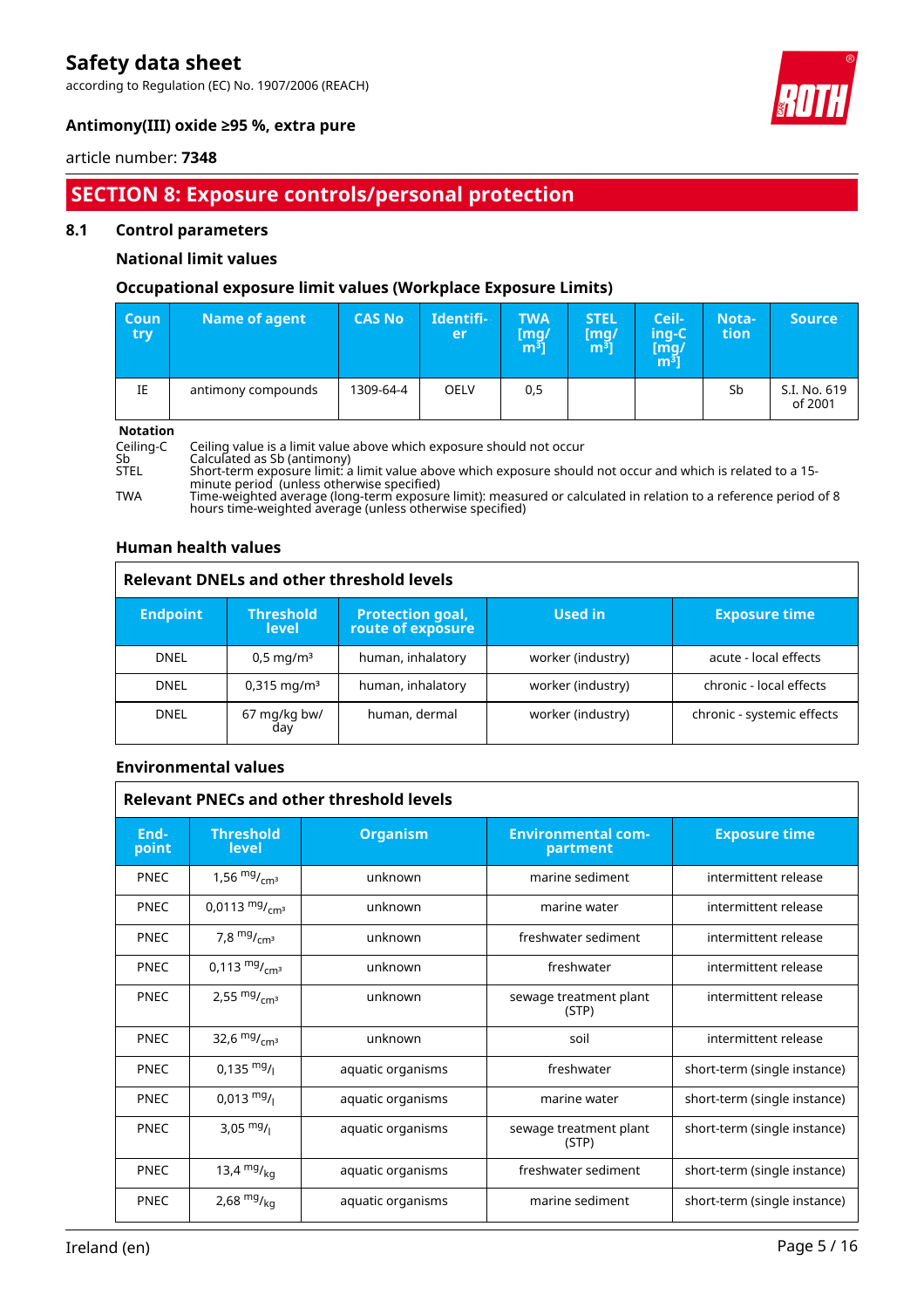according to Regulation (EC) No. 1907/2006 (REACH)



### **Antimony(III) oxide ≥95 %, extra pure**

article number: **7348**

| Relevant PNECs and other threshold levels |                                  |                       |                                       |                              |
|-------------------------------------------|----------------------------------|-----------------------|---------------------------------------|------------------------------|
| End-<br>point                             | <b>Threshold</b><br><b>level</b> | <b>Organism</b>       | <b>Environmental com-</b><br>partment | <b>Exposure time</b>         |
| <b>PNEC</b>                               | 44,3 $mg/_{ka}$                  | terrestrial organisms | soil                                  | short-term (single instance) |

### **8.2 Exposure controls**

### **Individual protection measures (personal protective equipment)**

### **Eye/face protection**



Use safety goggle with side protection.

**Skin protection**



### **• hand protection**

Wear suitable gloves. Chemical protection gloves are suitable, which are tested according to EN 374. For special purposes, it is recommended to check the resistance to chemicals of the protective gloves mentioned above together with the supplier of these gloves. The times are approximate values from measurements at 22 ° C and permanent contact. Increased temperatures due to heated substances, body heat etc. and a reduction of the effective layer thickness by stretching can lead to a considerable reduction of the breakthrough time. If in doubt, contact manufacturer. At an approx. 1.5 times larger / smaller layer thickness, the respective breakthrough time is doubled / halved. The data apply only to the pure substance. When transferred to substance mixtures, they may only be considered as a guide.

#### **• type of material**

NBR (Nitrile rubber)

**• material thickness**

>0,11 mm

**• breakthrough times of the glove material**

>480 minutes (permeation: level 6)

#### **• other protection measures**

Take recovery periods for skin regeneration. Preventive skin protection (barrier creams/ointments) is recommended.

### **Respiratory protection**



Respiratory protection necessary at: Dust formation. Particulate filter device (EN 143). P2 (filters at least 94 % of airborne particles, colour code: White).

#### **Environmental exposure controls**

Keep away from drains, surface and ground water.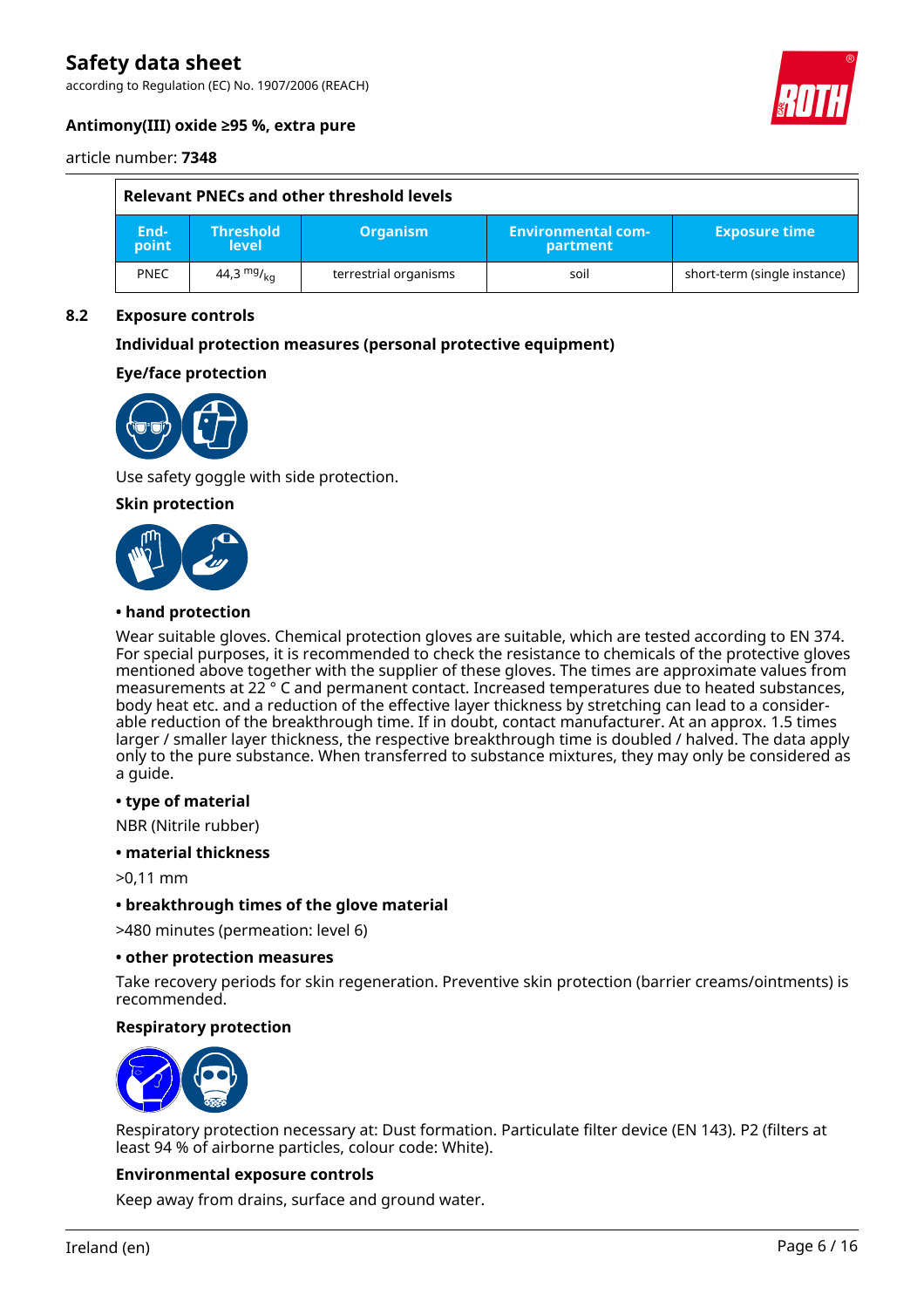according to Regulation (EC) No. 1907/2006 (REACH)



### **Antimony(III) oxide ≥95 %, extra pure**

### article number: **7348**

# **SECTION 9: Physical and chemical properties**

| 9.1 | Information on basic physical and chemical properties       |                                                                |
|-----|-------------------------------------------------------------|----------------------------------------------------------------|
|     | Physical state                                              | solid                                                          |
|     | Form                                                        | crystalline                                                    |
|     | Colour                                                      | white                                                          |
|     | Odour                                                       | odourless                                                      |
|     | Melting point/freezing point                                | 656 °C (ECHA)                                                  |
|     | Boiling point or initial boiling point and boiling<br>range | 1.425 °C at 1.013 mbar (ECHA)                                  |
|     | Flammability                                                | non-combustible                                                |
|     | Lower and upper explosion limit                             | not determined                                                 |
|     | Flash point                                                 | not applicable                                                 |
|     | Auto-ignition temperature                                   | not determined                                                 |
|     | Decomposition temperature                                   | not relevant                                                   |
|     | pH (value)                                                  | not applicable                                                 |
|     | Kinematic viscosity                                         | not relevant                                                   |
|     | Solubility(ies)                                             |                                                                |
|     | Water solubility                                            | <0,0287 <sup>g</sup> / <sub>l</sub> at 20 °C (ECHA)            |
|     | Partition coefficient                                       |                                                                |
|     | Partition coefficient n-octanol/water (log value):          | not relevant (inorganic)                                       |
|     | Vapour pressure                                             | 1 mmHq at 574 °C                                               |
|     | Density                                                     | not determined                                                 |
|     | Relative vapour density                                     | information on this property is not available                  |
|     | <b>Bulk density</b>                                         | $\sim$ 1.100 kg/ <sub>m<sup>3</sup></sub>                      |
|     | Particle characteristics                                    | No data available.                                             |
|     | Other safety parameters                                     |                                                                |
|     | Oxidising properties                                        | none                                                           |
| 9.2 | <b>Other information</b>                                    |                                                                |
|     | Information with regard to physical hazard<br>classes:      | hazard classes acc. to GHS<br>(physical hazards): not relevant |
|     | Other safety characteristics:                               | There is no additional information.                            |
|     |                                                             |                                                                |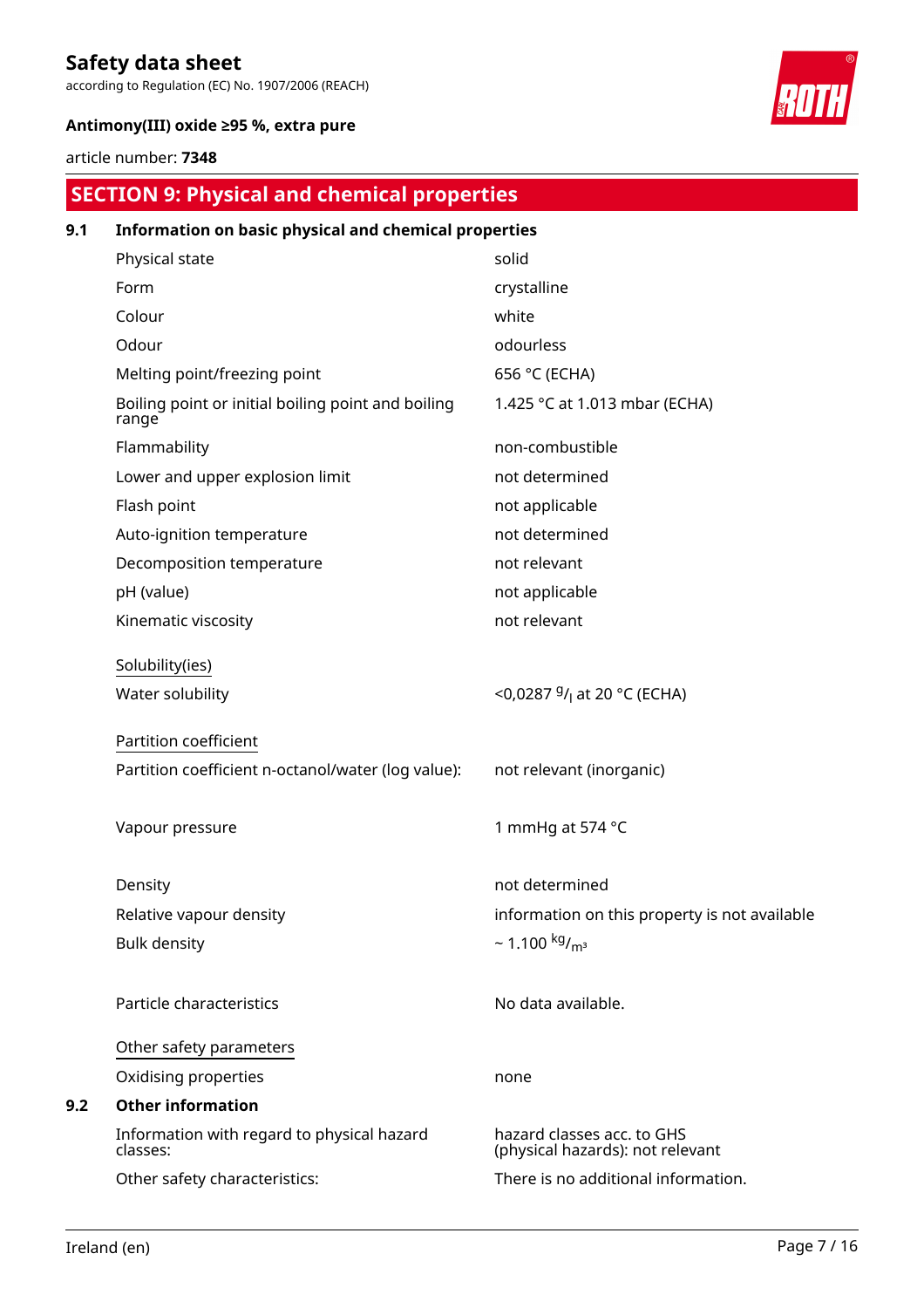according to Regulation (EC) No. 1907/2006 (REACH)



article number: **7348**

# **SECTION 10: Stability and reactivity**

### **10.1 Reactivity**

This material is not reactive under normal ambient conditions.

### **10.2 Chemical stability**

The material is stable under normal ambient and anticipated storage and handling conditions of temperature and pressure.

### **10.3 Possibility of hazardous reactions**

**Exothermic reaction with:** Reducing agents, Metals, **Danger of explosion:** Aluminium

### **10.4 Conditions to avoid**

There are no specific conditions known which have to be avoided.

### **10.5 Incompatible materials**

There is no additional information.

### **10.6 Hazardous decomposition products**

Hazardous combustion products: see section 5.

### **SECTION 11: Toxicological information**

### **11.1 Information on hazard classes as defined in Regulation (EC) No 1272/2008**

**Classification according to GHS (1272/2008/EC, CLP)**

### **Acute toxicity**

Shall not be classified as acutely toxic.

### **Acute toxicity**

| <b>Exposure route</b>     | <b>Endpoint</b> | <b>Value</b>                          | <b>Species</b> | <b>Method</b> | <b>Source</b> |
|---------------------------|-----------------|---------------------------------------|----------------|---------------|---------------|
| oral                      | LD50            | $>34.000$ mg/ <sub>kg</sub>           | rat            |               |               |
| inhalation: dust/<br>mist | <b>LC50</b>     | >5,2 <sup>mg</sup> / <sub>l</sub> /4h | rat            |               | <b>ECHA</b>   |
| dermal                    | LD50            | $>8.300$ mg/ <sub>kg</sub>            | rabbit         |               | <b>ECHA</b>   |

### **Skin corrosion/irritation**

Shall not be classified as corrosive/irritant to skin.

### **Serious eye damage/eye irritation**

Shall not be classified as seriously damaging to the eye or eye irritant.

### **Respiratory or skin sensitisation**

Shall not be classified as a respiratory or skin sensitiser.

### **Germ cell mutagenicity**

Shall not be classified as germ cell mutagenic.

### **Carcinogenicity**

Suspected of causing cancer.

### **Reproductive toxicity**

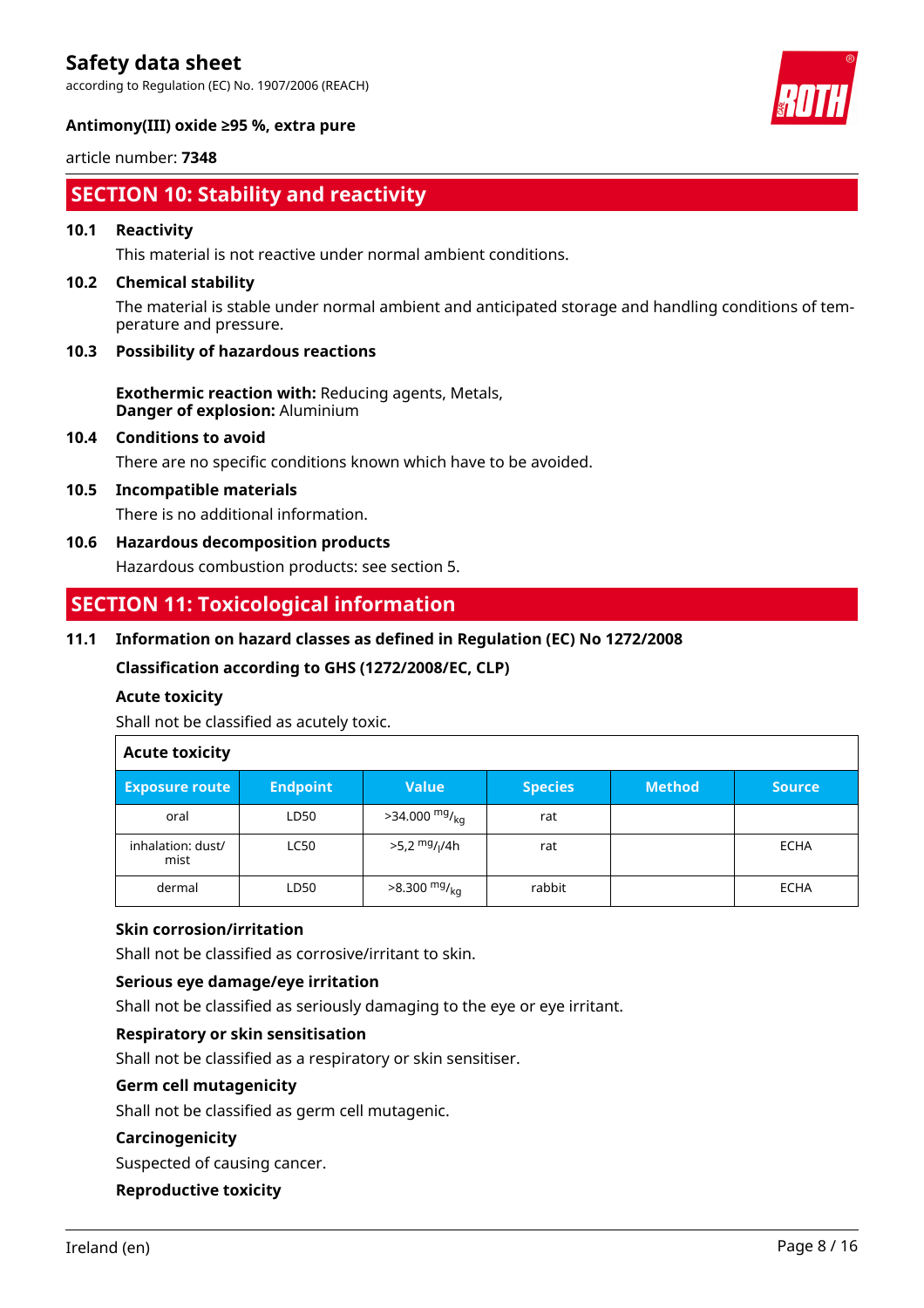according to Regulation (EC) No. 1907/2006 (REACH)

### **Antimony(III) oxide ≥95 %, extra pure**



#### article number: **7348**

Shall not be classified as a reproductive toxicant.

### **Specific target organ toxicity - single exposure**

Shall not be classified as a specific target organ toxicant (single exposure).

### **Specific target organ toxicity - repeated exposure**

Shall not be classified as a specific target organ toxicant (repeated exposure).

### **Aspiration hazard**

Shall not be classified as presenting an aspiration hazard.

### **Symptoms related to the physical, chemical and toxicological characteristics**

### **• If swallowed**

Data are not available.

**• If in eyes**

Data are not available.

**• If inhaled**

Data are not available.

**• If on skin**

Data are not available.

### **• Other information**

Renal impairment

- **11.2 Endocrine disrupting properties** Not listed.
- **11.3 Information on other hazards**

There is no additional information.

### **SECTION 12: Ecological information**

### **12.1 Toxicity**

Shall not be classified as hazardous to the aquatic environment.

| <b>Aquatic toxicity (acute)</b> |                         |                |               |                         |  |  |
|---------------------------------|-------------------------|----------------|---------------|-------------------------|--|--|
| <b>Endpoint</b>                 | <b>Value</b>            | <b>Species</b> | <b>Source</b> | <b>Exposure</b><br>time |  |  |
| <b>LC50</b>                     | $14,4$ mg/ <sub>1</sub> | fish           | <b>ECHA</b>   | 96 h                    |  |  |
| <b>EC50</b>                     | $>36,6$ mg/             | algae          | <b>ECHA</b>   | 72 h                    |  |  |
| ErC50                           | $>36,6$ mg/             | algae          | <b>ECHA</b>   | 72 h                    |  |  |
| Anuatic toxicity (chronic)      |                         |                |               |                         |  |  |

| <b>Ayuatic COAILITY (CITIONIC)</b> |             |                       |               |                         |  |
|------------------------------------|-------------|-----------------------|---------------|-------------------------|--|
| <b>Endpoint</b>                    | Value       | <b>Species</b>        | <b>Source</b> | <b>Exposure</b><br>time |  |
| <b>LC50</b>                        | 4,77 $mg/1$ | aquatic invertebrates | <b>ECHA</b>   | 21 <sub>d</sub>         |  |
| <b>EC50</b>                        | 3,82 $mg/$  | aquatic invertebrates | <b>ECHA</b>   | 21 <sub>d</sub>         |  |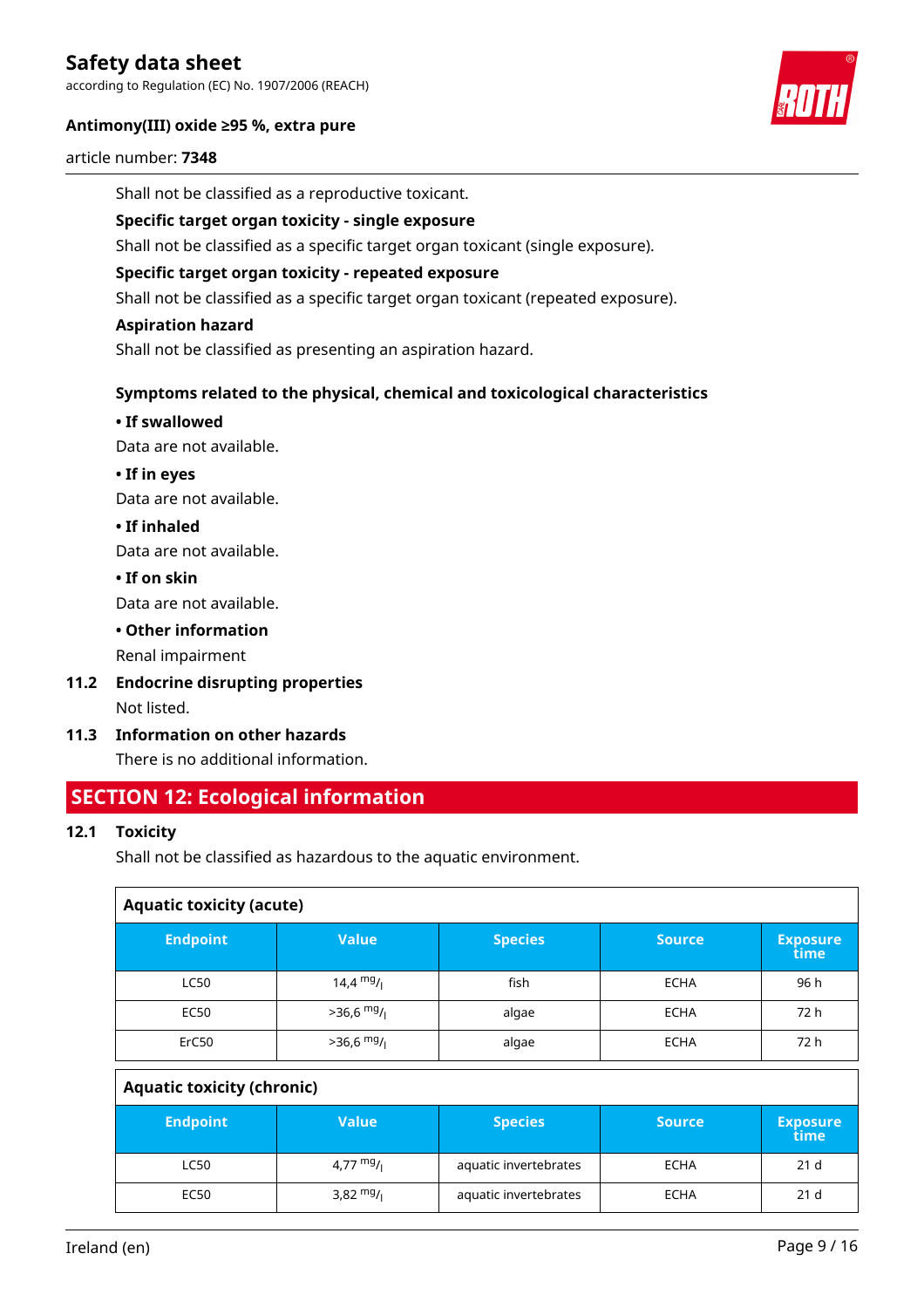according to Regulation (EC) No. 1907/2006 (REACH)



### **Antimony(III) oxide ≥95 %, extra pure**

article number: **7348**

### **Biodegradation**

The methods for determining the biological degradability are not applicable to inorganic substances.

**12.2 Process of degradability** Data are not available.

- **12.3 Bioaccumulative potential** Data are not available.
- **12.4 Mobility in soil** Data are not available.
- **12.5 Results of PBT and vPvB assessment** Data are not available.
- **12.6 Endocrine disrupting properties** Not listed.
- **12.7 Other adverse effects** Data are not available.

# **SECTION 13: Disposal considerations**

### **13.1 Waste treatment methods**



This material and its container must be disposed of as hazardous waste. Dispose of contents/container in accordance with local/regional/national/international regulations.

### **Sewage disposal-relevant information**

Do not empty into drains.

### **13.2 Relevant provisions relating to waste**

The allocation of waste identity numbers/waste descriptions must be carried out according to the EEC, specific to the industry and process. Waste catalogue ordinance (Germany).

#### **13.3 Remarks**

Waste shall be separated into the categories that can be handled separately by the local or national waste management facilities. Please consider the relevant national or regional provisions.

### **SECTION 14: Transport information**

- 
- **14.2 UN proper shipping name** not assigned
- **14.3 Transport hazard class(es)** none
- **14.4 Packing group not assigned**
- 

### **14.6 Special precautions for user**

There is no additional information.

**14.1 UN number or ID number not subject to transport regulations** 

**14.5 Environmental hazards** non-environmentally hazardous acc. to the dangerous goods regulations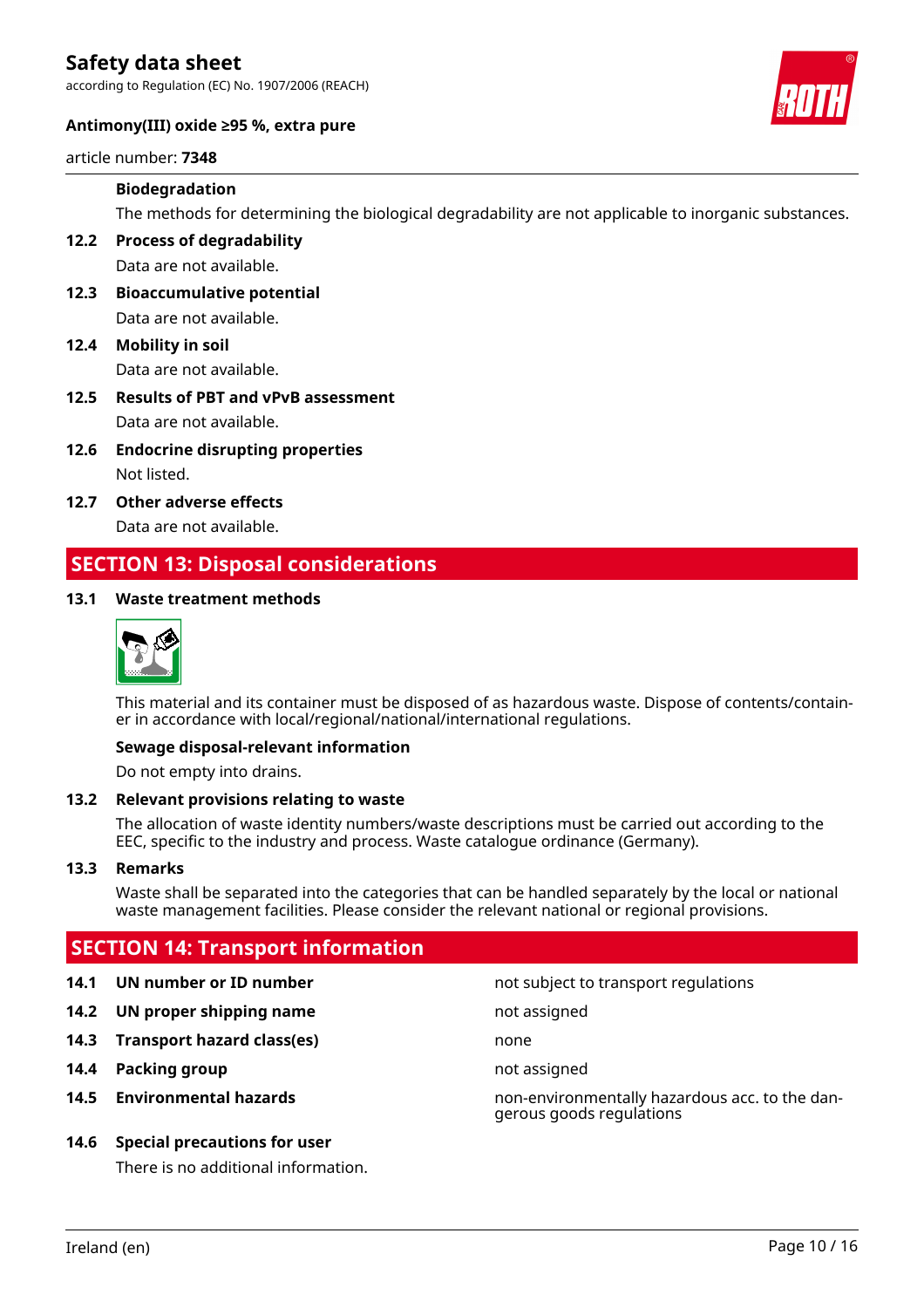according to Regulation (EC) No. 1907/2006 (REACH)



### **Antimony(III) oxide ≥95 %, extra pure**

### article number: **7348**

**14.7 Maritime transport in bulk according to IMO instruments** The cargo is not intended to be carried in bulk.

#### **14.8 Information for each of the UN Model Regulations**

### **Transport of dangerous goods by road, rail and inland waterway (ADR/RID/ADN) - Additional information**

Not subject to ADR, RID and ADN.

### **International Maritime Dangerous Goods Code (IMDG) - Additional information** Not subject to IMDG.

### **International Civil Aviation Organization (ICAO-IATA/DGR) - Additional information** Not subject to ICAO-IATA.

### **SECTION 15: Regulatory information**

### **15.1 Safety, health and environmental regulations/legislation specific for the substance or mixture**

**Relevant provisions of the European Union (EU)**

#### **Restrictions according to REACH, Annex XVII**

| Dangerous substances with restrictions (REACH, Annex XVII) |                                                      |               |                    |     |  |
|------------------------------------------------------------|------------------------------------------------------|---------------|--------------------|-----|--|
| Name of substance                                          | Name acc. to inventory                               | <b>CAS No</b> | <b>Restriction</b> | No. |  |
| Antimony(III) oxide                                        | substances in tattoo inks and perman-<br>ent make-up |               | R75                | 75  |  |

#### **Legend**

R75 1. Shall not be placed on the market in mixtures for use for tattooing purposes, and mixtures containing any such substances shall not be used for tattooing purposes, after 4 January 2022 if the substance or substances in question is or are present in the following circumstances:

(a) in the case of a substance classified in Part 3 of Annex VI to Regulation (EC) No 1272/2008 as carcinogen category 1A, 1B or 2, or germ cell mutagen category 1A, 1B or 2, the substance is present in the mixture in a concentration equal to or greater than 0,00005 % by weight;

(b) in the case of a substance classified in Part 3 of Annex VI to Regulation (EC) No 1272/2008 as reproductive toxicant category 1A, 1B or 2, the substance is present in the mixture in a concentration equal to or greater than 0,001 % by weight;

(c) in the case of a substance classified in Part 3 of Annex VI to Regulation (EC) No 1272/2008 as skin sensitiser category 1, 1A or 1B, the substance is present in the mixture in a concentration equal to or greater than 0,001 % by weight;

(d) in the case of a substance classified in Part 3 of Annex VI to Regulation (EC) No 1272/2008 as skin corrosive category 1, 1A, 1B or 1C or skin irritant category 2, or as serious eye damage category 1 or eye irritant category 2, the substance is present in the mixture in a concentration equal to or greater than.

(i) 0,1 % by weight, if the substance is used solely as a pH regulator; (ii) 0,01 % by weight, in all other cases;

(e) in the case of a substance listed in Annex II to Regulation (EC) No 1223/2009 (\*1), the substance is present in the mixture in a concentration equal to or greater than 0,00005 % by weight;

(f) in the case of a substance for which a condition of one or more of the following kinds is specified in column g (Product type, Body parts) of the table in Annex IV to Regulation (EC) No 1223/2009, the substance is present in the mixture in a concentration equal to or greater than 0,00005 % by weight: (i) "Rinse-off products";

(ii) "Not to be used in products applied on mucous membranes";

(iii) "Not to be used in eye products"

(g) in the case of a substance for which a condition is specified in column h (Maximum concentration in ready for use preparation) or column i (Other) of the table in Annex IV to Regulation (EC) No 1223/2009, the substance is present in the mixture in a concentration, or in some other way, that does not accord with the condition specified in that column; (h) in the case of a substance listed in Appendix 13 to this Annex, the substance is present in the mixture in a concentration equal to or greater than the concentration limit specified for that substance in that Appendix.

2. For the purposes of this entry use of a mixture "for tattooing purposes" means injection or introduction of the mixture into a person's skin, mucous membrane or eyeball, by any process or procedure (including procedures commonly referred to as permanent make-up, cosmetic tattooing, micro-blading and micro-pigmentation), with the aim of making a mark or design on his or her body.

3. If a substance not listed in Appendix 13 falls within more than one of points (a) to (g) of paragraph 1, the strictest concentration limit laid down in the points in question shall apply to that substance. If a substance listed in Appendix 13 also falls within one or more of points (a) to (g) of paragraph 1, the concentration limit laid down in point (h) of paragraph 1 shall apply to that substance.

4. By way of derogation, paragraph 1 shall not apply to the following substances until 4 January 2023:

(a) Pigment Blue 15:3 (CI 74160, EC No 205-685-1, CAS No 147-14-8);

<sup>(</sup>b) Pigment Green 7 (CI 74260, EC No 215-524-7, CAS No 1328-53-6).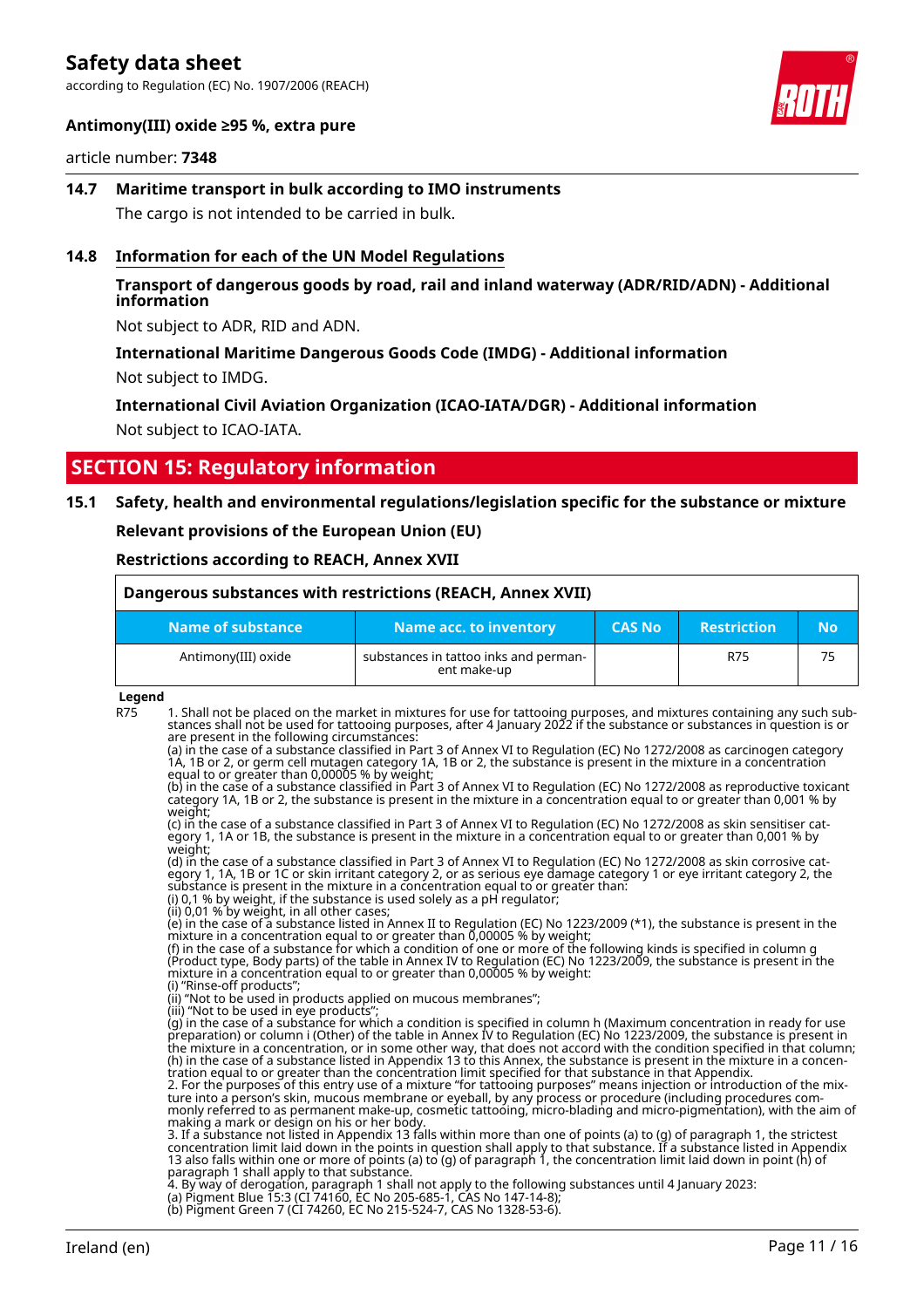according to Regulation (EC) No. 1907/2006 (REACH)

### **Antimony(III) oxide ≥95 %, extra pure**



#### article number: **7348**

#### **Legend** 5. If Part 3 of Annex VI to Regulation (EC) No 1272/2008 is amended after 4 January 2021 to classify or re-classify a substance such that the substance then becomes caught by point (a), (b), (c) or (d) of paragraph 1 of this entry, or such that it then falls within a different one of those points from the one within which it fell previously, and the date of application of that new or revised classification is after the date referred to in paragraph 1 or, as the case may be, paragraph 4 of this entry, that amendment shall, for the purposes of applying this entry to that substance, be treated as taking effect on the date of application of that new or revised classification. 6. If Annex II or Annex IV to Regulation (EC) No 1223/2009 is amended after 4 January 2021 to list or change the listing of a substance such that the substance then becomes caught by point (e), (f) or (g) of paragraph 1 of this entry, or such that it then falls within a different one of those points from the one within which it fell previously, and the amendment takes effect after the date referred to in paragraph 1 or, as the case may be, paragraph 4 of this entry, that amendment shall, for the purposes of applying this entry to that substance, be treated as taking effect from the date falling 18 months after entry into force of the act by which that amendment was made. 7. Suppliers placing a mixture on the market for use for tattooing purposes shall ensure that, after 4 January 2022, the mixture is marked with the following information: (a) the statement "Mixture for use in tattoos or permanent make-up"; (b) a reference number to uniquely identify the batch; (c) the list of ingredients in accordance with the nomenclature established in the glossary of common ingredient names pursuant to Article 33 of Regulation (EC) No 1223/2009, or in the absence of a common ingredient name, the IUPAC name. In the absence of a common ingredient name or IUPAC name, the CAS and EC number. Ingredients shall be listed in descending order by weight or volume of the ingredients at the time of formulation. "Ingredient" means any substance added during the process of formulation and present in the mixture for use for tattooing purposes. Impurities shall not be regarded as ingredients. If the name of a substance, used as ingredient within the meaning of this entry, is already required to be stated on the label in accordance with Regulation (EC) No 1272/2008, that ingredient does not need to be marked in accordance with this Regulation; (d) the additional statement "pH regulator" for substances falling under point (d)(i) of paragraph 1; (e) the statement "Contains nickel. Can cause allergic reactions." if the mixture contains nickel below the concentration limit specified in Appendix 13; (f) the statement "Contains chromium (VI). Can cause allergic reactions." if the mixture contains chromium (VI) below the concentration limit specified in Appendix 13; (g) safety instructions for use insofar as they are not already required to be stated on the label by Regulation (EC) No 1272/2008. The information shall be clearly visible, easily legible and marked in a way that is indelible. The information shall be written in the official language(s) of the Member State(s) where the mixture is placed on the market, unless the Member State(s) concerned provide(s) otherwise. Where necessary because of the size of the package, the information listed in the first subparagraph, except for point (a), shall be included instead in the instructions for use. Before using a mixture for tattooing purposes, the person using the mixture shall provide the person undergoing the procedure with the information marked on the package or included in the instructions for use pursuant to this paragraph. 8. Mixtures that do not contain the statement "Mixture for use in tattoos or permanent make-up" shall not be used for tattooing purposes. 9. This entry does not apply to substances that are gases at temperature of 20 °C and pressure of 101,3 kPa, or generate a vapour pressure of more than 300 kPa at temperature of 50 °C, with the exception of formaldehyde (CAS No 50- 00-0, EC No 200-001-8).

10. This entry does not apply to the placing on the market of a mixture for use for tattooing purposes, or to the use of a mixture for tattooing purposes, when placed on the market exclusively as a medical device or an accessory to a medical device, within the meaning of Regulation (EU) 2017/745, or when used exclusively as a medical device or an accessory to a medical device, within the same meaning. Where the placing on the market or use may not be exclusively as a medical device or an accessory to a medical device, the requirements of Regulation (EU) 2017/745 and of this Regulation shall apply cumulatively.

#### **List of substances subject to authorisation (REACH, Annex XIV)/SVHC - candidate list**

Not listed.

#### **Seveso Directive**

|     | 2012/18/EU (Seveso III)               |                                                                                            |              |  |  |  |  |
|-----|---------------------------------------|--------------------------------------------------------------------------------------------|--------------|--|--|--|--|
| No. | Dangerous substance/hazard categories | Qualifying quantity (tonnes) for the application of lower and upper-tier re-<br>quirements | <b>Notes</b> |  |  |  |  |
|     | not assigned                          |                                                                                            |              |  |  |  |  |

#### **Deco-Paint Directive**

| <b>VOC content</b> | 0% |
|--------------------|----|
|                    |    |

### **Industrial Emissions Directive (IED)**

| VOC content | %         |
|-------------|-----------|
| - - - - -   | $\cdot$ . |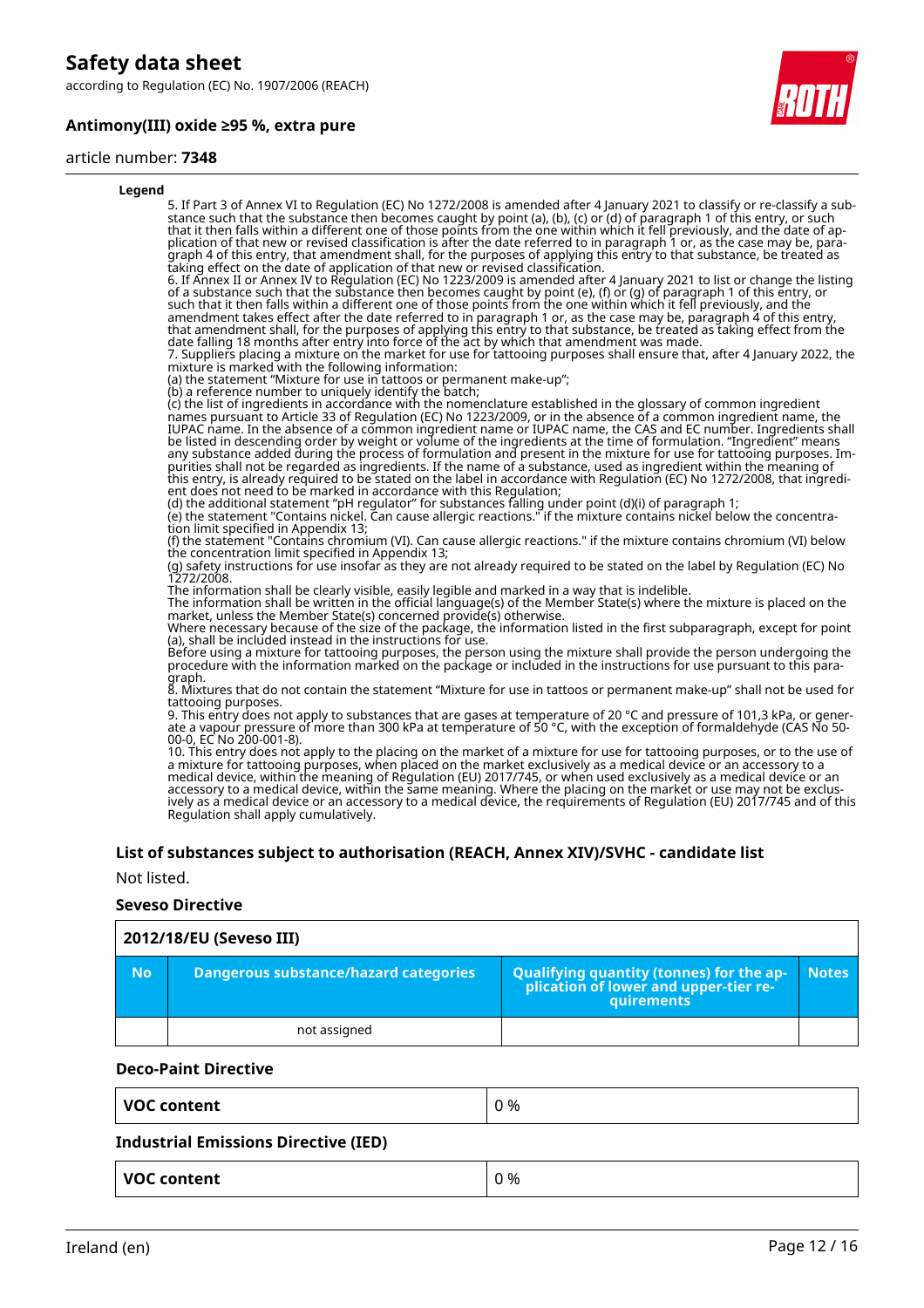according to Regulation (EC) No. 1907/2006 (REACH)



### **Antimony(III) oxide ≥95 %, extra pure**

#### article number: **7348**

### **Directive on the restriction of the use of certain hazardous substances in electrical and electronic equipment (RoHS)**

not listed

### **Regulation concerning the establishment of a European Pollutant Release and Transfer Register (PRTR)**

not listed

### **Water Framework Directive (WFD)**

| List of pollutants (WFD) |                                                                                                                                                                                                                                                                                                              |               |           |                |  |  |
|--------------------------|--------------------------------------------------------------------------------------------------------------------------------------------------------------------------------------------------------------------------------------------------------------------------------------------------------------|---------------|-----------|----------------|--|--|
| Name of substance        | Name acc. to inventory                                                                                                                                                                                                                                                                                       | <b>CAS No</b> | Listed in | <b>Remarks</b> |  |  |
| Antimony(III) oxide      | Substances and preparations, or<br>the breakdown products of such,<br>which have been proved to pos-<br>sess carcinogenic or mutagenic<br>properties or properties which<br>may affect steroidogenic, thyroid,<br>reproduction or other endocrine-<br>related functions in or via the<br>aquatic environment |               | A)        |                |  |  |

**Legend**

A) Indicative list of the main pollutants

# **Regulation on the marketing and use of explosives precursors**

not listed

### **Regulation on drug precursors**

not listed

### **Regulation on substances that deplete the ozone layer (ODS)**

not listed

### **Regulation concerning the export and import of hazardous chemicals (PIC)**

not listed

### **Regulation on persistent organic pollutants (POP)**

not listed

### **National inventories**

| <b>Country</b> | <b>Inventory</b> | <b>Status</b>       |
|----------------|------------------|---------------------|
| AU             | <b>AICS</b>      | substance is listed |
| CA             | <b>DSL</b>       | substance is listed |
| <b>CN</b>      | <b>IECSC</b>     | substance is listed |
| EU             | <b>ECSI</b>      | substance is listed |
| EU             | REACH Req.       | substance is listed |
| JP             | <b>CSCL-ENCS</b> | substance is listed |
| KR             | KECI             | substance is listed |
| МX             | <b>INSQ</b>      | substance is listed |
| NZ             | NZIoC            | substance is listed |
| <b>PH</b>      | <b>PICCS</b>     | substance is listed |
| <b>TR</b>      | <b>CICR</b>      | substance is listed |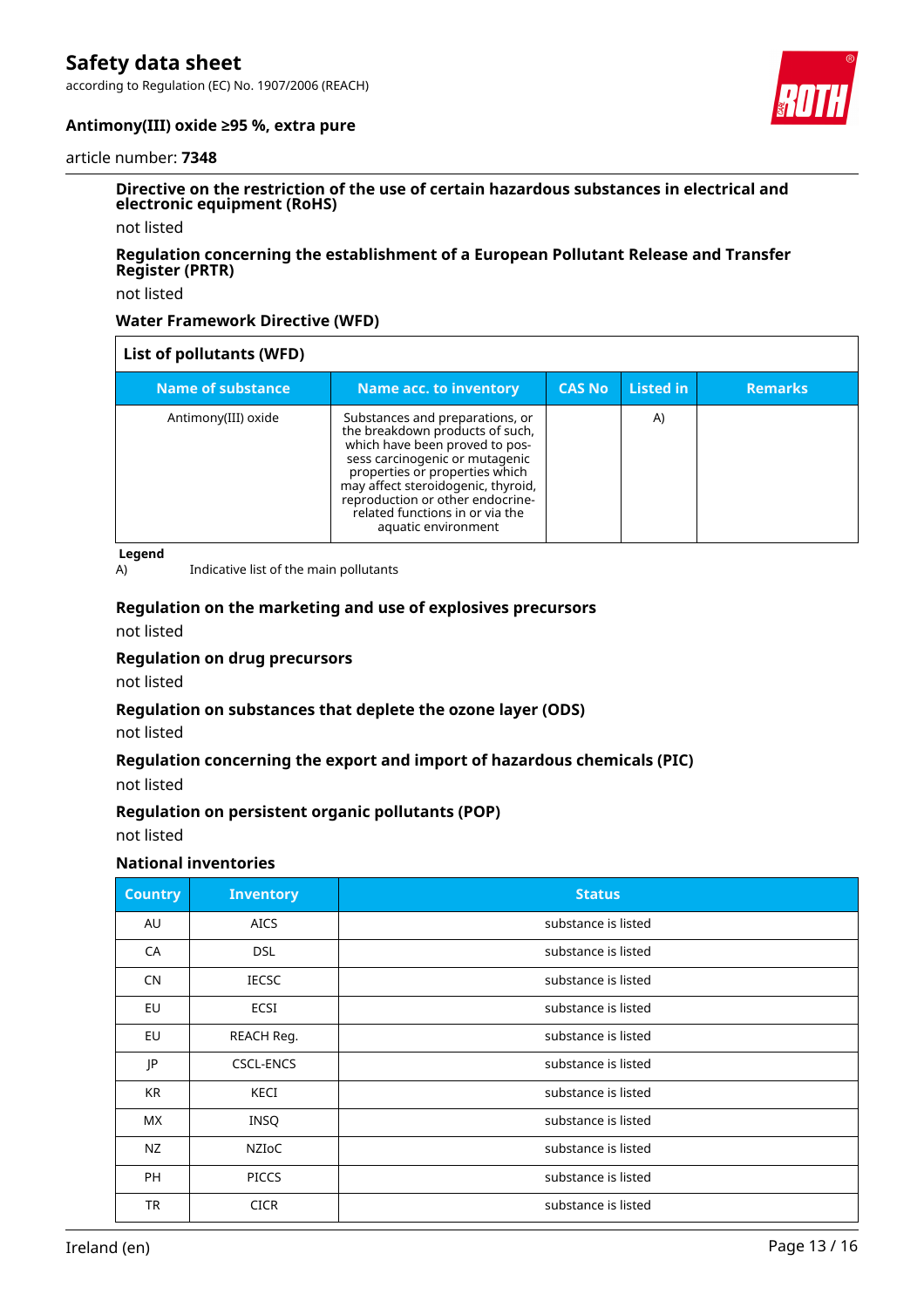according to Regulation (EC) No. 1907/2006 (REACH)



### **Antimony(III) oxide ≥95 %, extra pure**

#### article number: **7348**

| <b>Country</b>                                                                                                                     | <b>Inventory</b>                                                                                                                                                                                                                                                                                                                                                                     | <b>Status</b>                                                                                                                                                                                            |
|------------------------------------------------------------------------------------------------------------------------------------|--------------------------------------------------------------------------------------------------------------------------------------------------------------------------------------------------------------------------------------------------------------------------------------------------------------------------------------------------------------------------------------|----------------------------------------------------------------------------------------------------------------------------------------------------------------------------------------------------------|
| TW                                                                                                                                 | <b>TCSI</b>                                                                                                                                                                                                                                                                                                                                                                          | substance is listed                                                                                                                                                                                      |
| US                                                                                                                                 | <b>TSCA</b>                                                                                                                                                                                                                                                                                                                                                                          | substance is listed                                                                                                                                                                                      |
| Legend<br><b>AICS</b><br>CICR<br>CSCL-ENCS<br>DSL.<br>ECSI<br><b>IECSC</b><br><b>INSO</b><br>KECI<br>NZIoC<br><b>PICCS</b><br>TCSI | Australian Inventory of Chemical Substances<br>Chemical Inventory and Control Regulation<br>Domestic Substances List (DSL)<br>EC Substance Inventory (EINECS, ELINCS, NLP)<br>National Inventory of Chemical Substances<br>Korea Existing Chemicals Inventory<br>New Zealand Inventory of Chemicals<br>REACH Reg. REACH registered substances<br>Taiwan Chemical Substance Inventory | List of Existing and New Chemical Substances (CSCL-ENCS)<br>Inventory of Existing Chemical Substances Produced or Imported in China<br>Philippine Inventory of Chemicals and Chemical Substances (PICCS) |

### **15.2 Chemical Safety Assessment**

No Chemical Safety Assessment has been carried out for this substance.

### **SECTION 16: Other information**

### **Indication of changes (revised safety data sheet)**

Alignment to regulation: Regulation (EC) No. 1907/2006 (REACH), amended by 2020/878/EU

| Restructuring: section 9, section 14 |  |  |
|--------------------------------------|--|--|
|                                      |  |  |

| <b>Section</b> | <b>Former entry (text/value)</b>                                                    | <b>Actual entry (text/value)</b>                                                                                             | Safety-<br>relev-<br>ant |
|----------------|-------------------------------------------------------------------------------------|------------------------------------------------------------------------------------------------------------------------------|--------------------------|
| 2.1            |                                                                                     | Classification according to Regulation (EC) No<br>1272/2008 (CLP):<br>change in the listing (table)                          | yes                      |
| 2.1            | Remarks:<br>For full text of Hazard- and EU Hazard-state-<br>ments: see SECTION 16. |                                                                                                                              | yes                      |
| 2.2            |                                                                                     | Pictograms:<br>change in the listing (table)                                                                                 | yes                      |
| 2.2            |                                                                                     | Precautionary statements - prevention                                                                                        | yes                      |
| 2.2            |                                                                                     | Precautionary statements - prevention:<br>change in the listing (table)                                                      | yes                      |
| 2.2            |                                                                                     | Labelling of packages where the contents do<br>not exceed 125 ml:<br>change in the listing (table)                           | yes                      |
| 2.3            | Other hazards:<br>There is no additional information.                               | Other hazards                                                                                                                | yes                      |
| 2.3            |                                                                                     | Results of PBT and vPvB assessment:<br>According to the results of its assessment, this<br>substance is not a PBT or a vPvB. | yes                      |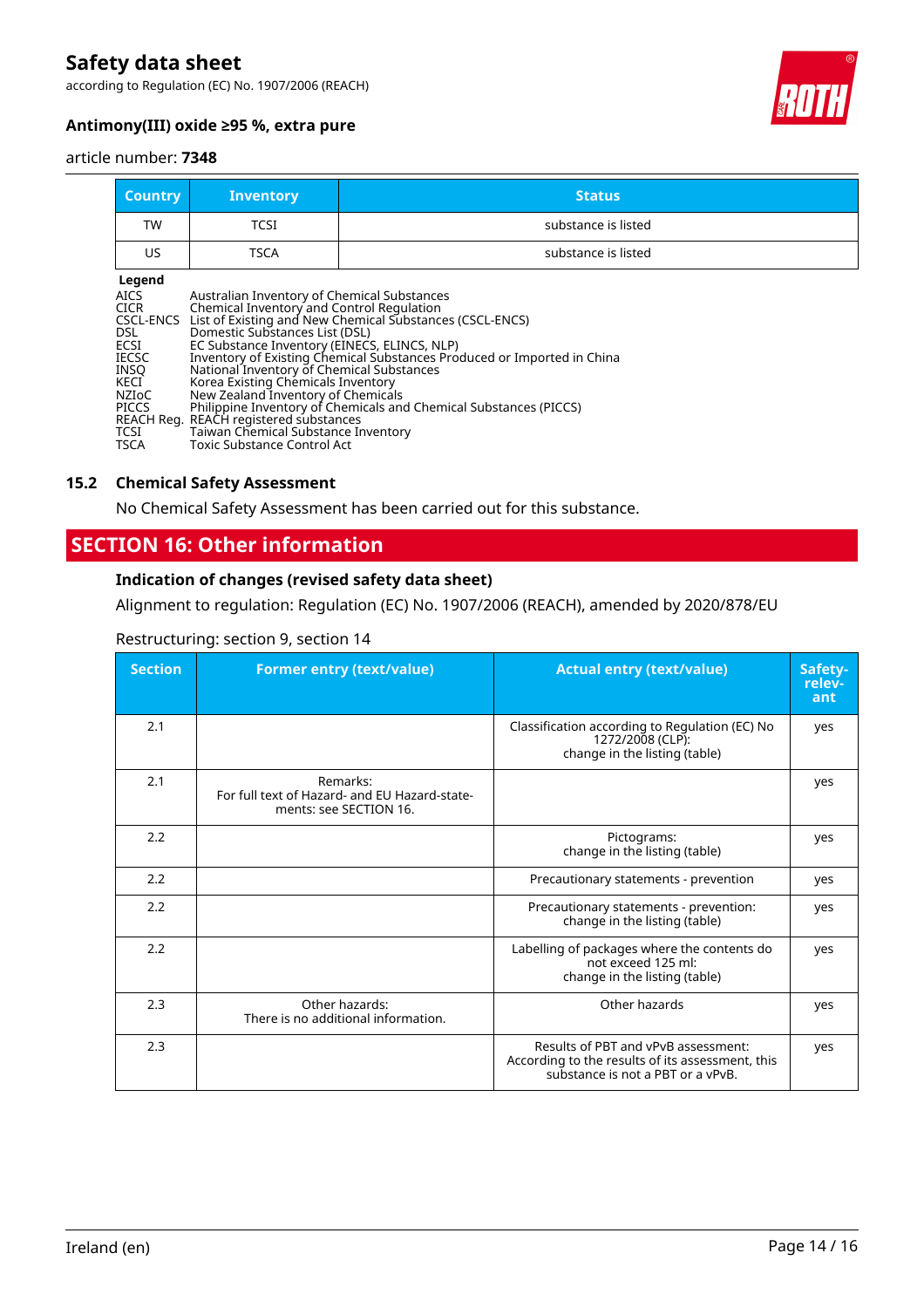according to Regulation (EC) No. 1907/2006 (REACH)



### **Antimony(III) oxide ≥95 %, extra pure**

### article number: **7348**

### **Abbreviations and acronyms**

| Abbr.                   | <b>Descriptions of used abbreviations</b>                                                                                                                                                                                       |
|-------------------------|---------------------------------------------------------------------------------------------------------------------------------------------------------------------------------------------------------------------------------|
| <b>ADN</b>              | Accord européen relatif au transport international des marchandises dangereuses par voies de naviga-<br>tion intérieures (European Agreement concerning the International Carriage of Dangerous Goods by In-<br>land Waterways) |
| <b>ADR</b>              | Accord relatif au transport international des marchandises dangereuses par route (Agreement concern-<br>ing the International Carriage of Dangerous Goods by Road)                                                              |
| CAS                     | Chemical Abstracts Service (service that maintains the most comprehensive list of chemical substances)                                                                                                                          |
| Ceiling-C               | Ceiling value                                                                                                                                                                                                                   |
| <b>CLP</b>              | Regulation (EC) No 1272/2008 on classification, labelling and packaging of substances and mixtures                                                                                                                              |
| <b>DGR</b>              | Dangerous Goods Regulations (see IATA/DGR)                                                                                                                                                                                      |
| <b>DNEL</b>             | Derived No-Effect Level                                                                                                                                                                                                         |
| <b>EC50</b>             | Effective Concentration 50 %. The EC50 corresponds to the concentration of a tested substance causing<br>50 % changes in response (e.g. on growth) during a specified time interval                                             |
| EC No                   | The EC Inventory (EINECS, ELINCS and the NLP-list) is the source for the seven-digit EC number, an identi-<br>fier of substances commercially available within the EU (European Union)                                          |
| <b>EINECS</b>           | European Inventory of Existing Commercial Chemical Substances                                                                                                                                                                   |
| <b>ELINCS</b>           | European List of Notified Chemical Substances                                                                                                                                                                                   |
| ErC50                   | $\equiv$ EC50: in this method, that concentration of test substance which results in a 50 % reduction in either<br>growth (EbC50) or growth rate (ErC50) relative to the control                                                |
| <b>GHS</b>              | "Globally Harmonized System of Classification and Labelling of Chemicals" developed by the United Na-<br>tions                                                                                                                  |
| <b>IATA</b>             | <b>International Air Transport Association</b>                                                                                                                                                                                  |
| <b>IATA/DGR</b>         | Dangerous Goods Regulations (DGR) for the air transport (IATA)                                                                                                                                                                  |
| <b>ICAO</b>             | International Civil Aviation Organization                                                                                                                                                                                       |
| <b>IMDG</b>             | International Maritime Dangerous Goods Code                                                                                                                                                                                     |
| index No                | The Index number is the identification code given to the substance in Part 3 of Annex VI to Regulation<br>(EC) No 1272/2008                                                                                                     |
| <b>LC50</b>             | Lethal Concentration 50%: the LC50 corresponds to the concentration of a tested substance causing 50 %<br>lethality during a specified time interval                                                                            |
| LD50                    | Lethal Dose 50 %: the LD50 corresponds to the dose of a tested substance causing 50 % lethality during a<br>specified time interval                                                                                             |
| <b>NLP</b>              | No-Longer Polymer                                                                                                                                                                                                               |
| <b>PBT</b>              | Persistent, Bioaccumulative and Toxic                                                                                                                                                                                           |
| <b>PNEC</b>             | Predicted No-Effect Concentration                                                                                                                                                                                               |
| <b>REACH</b>            | Registration, Evaluation, Authorisation and Restriction of Chemicals                                                                                                                                                            |
| <b>RID</b>              | Règlement concernant le transport International ferroviaire des marchandises Dangereuses (Regula-<br>tions concerning the International carriage of Dangerous goods by Rail)                                                    |
| S.I. No. 619 of<br>2001 | Safety, Health and Welfare at Work (Chemical Agents) Regulations 2001                                                                                                                                                           |
| <b>STEL</b>             | Short-term exposure limit                                                                                                                                                                                                       |
| <b>SVHC</b>             | Substance of Very High Concern                                                                                                                                                                                                  |
| <b>TWA</b>              | Time-weighted average                                                                                                                                                                                                           |